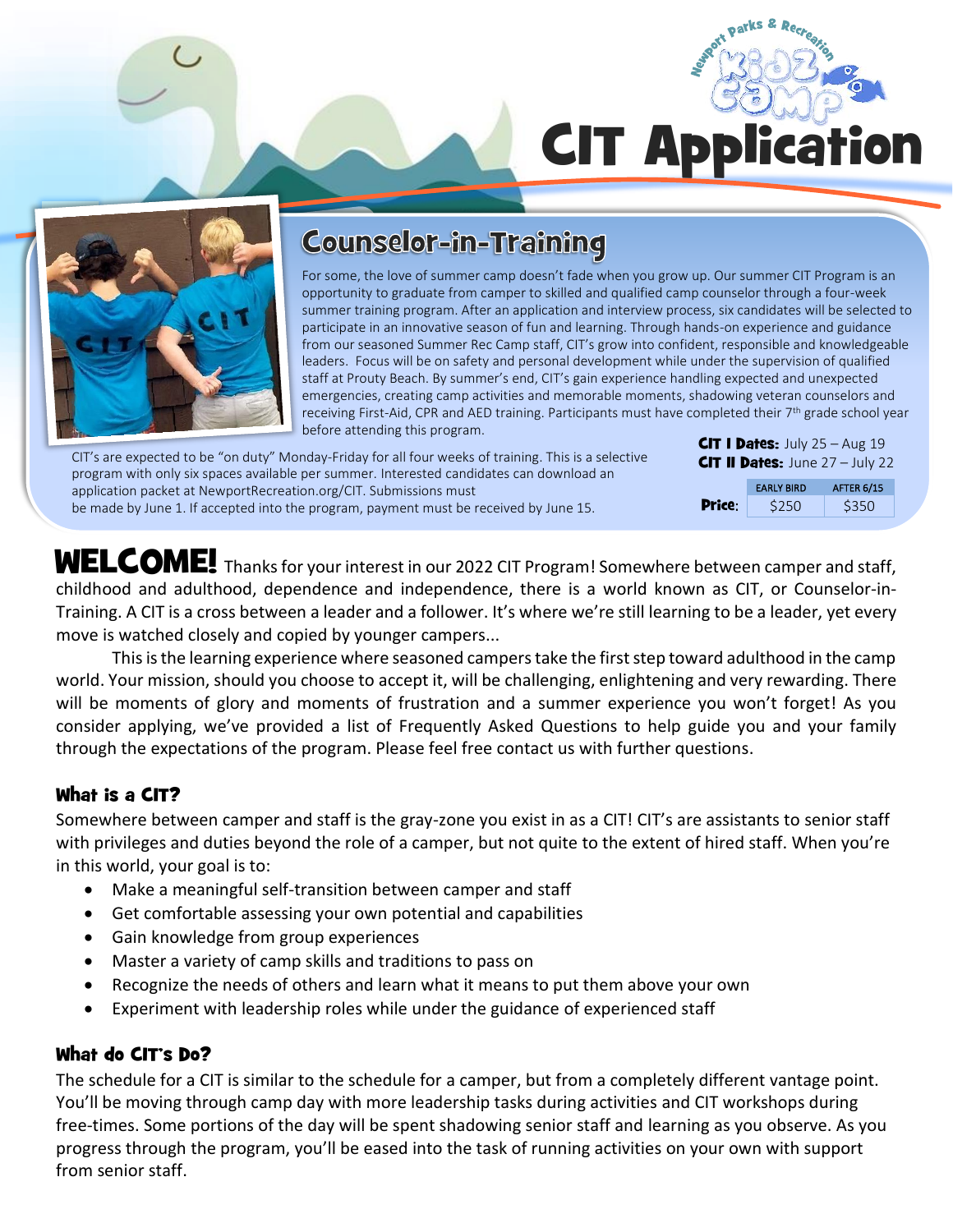### Why would I want to be a CIT?

Going through the Counselor-in-Training program is a great way to gain experience before you throw your hat into the workforce. Your application as a camp counselor will be stronger when an employer sees this experience on your resume. Plus, if you loved camp as a kid, this is a great way to continue living the dream and having a ton of fun during the summer!

### Am I eligible to be a CIT?

Applicants must have completed their  $7<sup>th</sup>$  grade school year and be available to work all four weeks of the program.

## Do I have to attend all four weeks?

A commitment to the full four weeks (including the over-night on August 19-20 for CIT I) is required to apply, but a day off here or there for an appointment or sickness is okay. If you have a summer sport or other commitment that requires you to leave early or arrive late on a weekly basis, we may be able to accommodate those requests, please note them on your application.

# Do I get paid?

CIT is not a paid position, but the experience is rewarding and an investment that will pay dividends in the future. Although salary isn't one of them, other benefits for CITs include cool t-shirts, CPR & First Aid certification, free field trips and most importantly, access to the staff-room candy jar!

### Could I ever be fired?

There are occasions where a Counselor-in-Training could be dismissed from the program for misconduct or other reasons. It's important to understand the expectations of the position before you accept the job.

## Am I guaranteed a job offer after training in the CIT program?

Although the CIT experience will make you a stronger candidate, hiring each year is based on a variety of factors including availability of positions and the strength of the candidate pool. It's always worth a shot when you think you're ready and qualified to apply, but a job offer from Newport Parks & Recreation should not be an *expected* outcome of the program.

# Is CIT right for me?

This is the most important question of all. Although everyone loves the camp experience as a child, it's important to know if you're ready and right for a counselor position. We share a lot of the same experiences campers do, but not all campers are fit to be counselors. The position requires a strong work ethic, willingness to learn, a great deal of patience and most of all, a sincere desire to work with children. It's important for applicants to understand that this is a selective *training* program, not the next step up in your camp/childcare program. If you decide to apply, make sure you're ready and that you're applying for the right reasons!

# What's different about the 2<sup>nd</sup> year CIT II program?

While the CIT I program certainly helps participants transition from camper to counselor, we find that in most cases the majority of the first year training is spent in "acclimation mode" as participants see camp through the lens of a counselor instead of camper for the first time. CIT's are rarely job-ready after just one year of training, but are usually very well positioned to hit the ground running as 2<sup>nd</sup> year CITs. The lessons in the CIT II program are a more in depth and participants usually more engaged and interested in the curriculum. By the second year of training we see better focus, followed by the emergence of leadership skills and the type of work-ready confidence we look for in a candidate for hire. Many of our 2<sup>nd</sup> year trainees have gone on to become paid camp counselors after successful completion of the CIT II program.